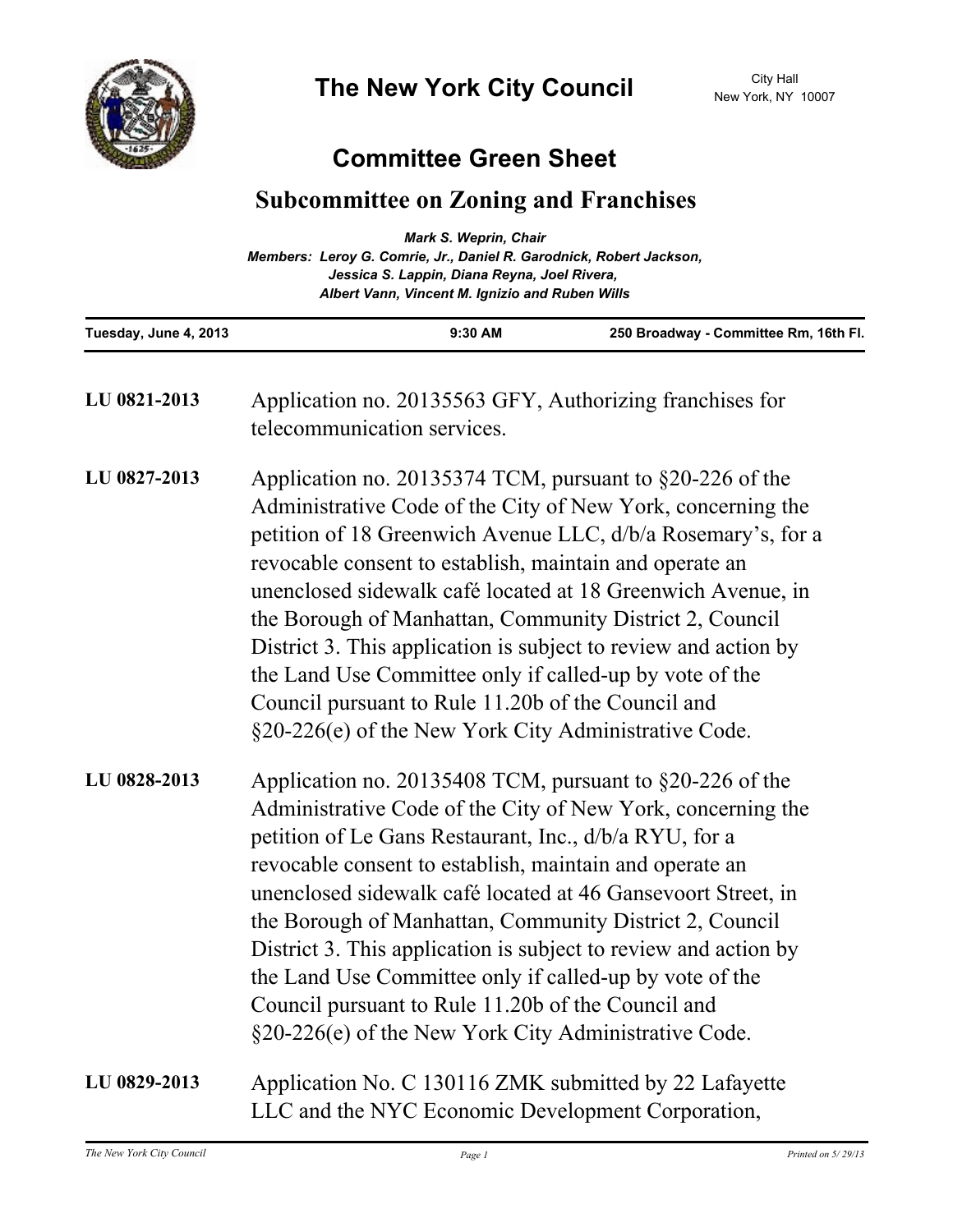pursuant to Section 197-c and 201 of the New York City Charter for an amendment to the Zoning Map, Section No. 16c, changing a C6-1 District to a C6-2 District property bounded by Lafayette Avenue, Ashland Place, Hanson Place, and Flatbush Avenue, in the Borough of Brooklyn, Community District 2, Council District 35.

- Application No. N 130117 ZRK submitted by 22 Lafayette LLC and the NYC Economic Development Corporation, pursuant to Section 201 of the New York City Charter, for an amendment to the Zoning Resolution, relating to Article X, Chapter 1 (Special Downtown Brooklyn District), to allow special permits for use and bulk modifications for cultural uses in certain C6-2 districts, in the Borough of Brooklyn, Community District 2, Council District 35. **LU 0830-2013**
- Application no. C 130118 ZSK submitted by 22 Lafayette LLC and the NYC Economic Development Corporation, pursuant to Section 197-c and 201 of the New York City Charter for the grant of a special permit pursuant to Section 101-81 of the Zoning Resolution, in the Borough of Brooklyn, Community District 2, Council District 35. **LU 0831-2013**
- Application No. M 840631(B) ZMK submitted by Metro Storage NY, LLC for modification to Restrictive Declaration D-100 pursuant to Section 7.01 of the Restrictive Declaration, to cancel said Restrictive Declaration to facilitate the construction of an as-of-right 4-story self-storage facility (UG 16 use) with accessory parking, on property located at 2713-2735 Knapp Street, in the Borough of Brooklyn, Community District 15, Council District 46. **LU 0832-2013**
- Application no. 20135454 TCM, pursuant to §20-226 of the Administrative Code of the City of New York, concerning the petition of 10th Avenue Group Inc., d/b/a 44&X-Hells Kitchen, **LU 0836-2013**